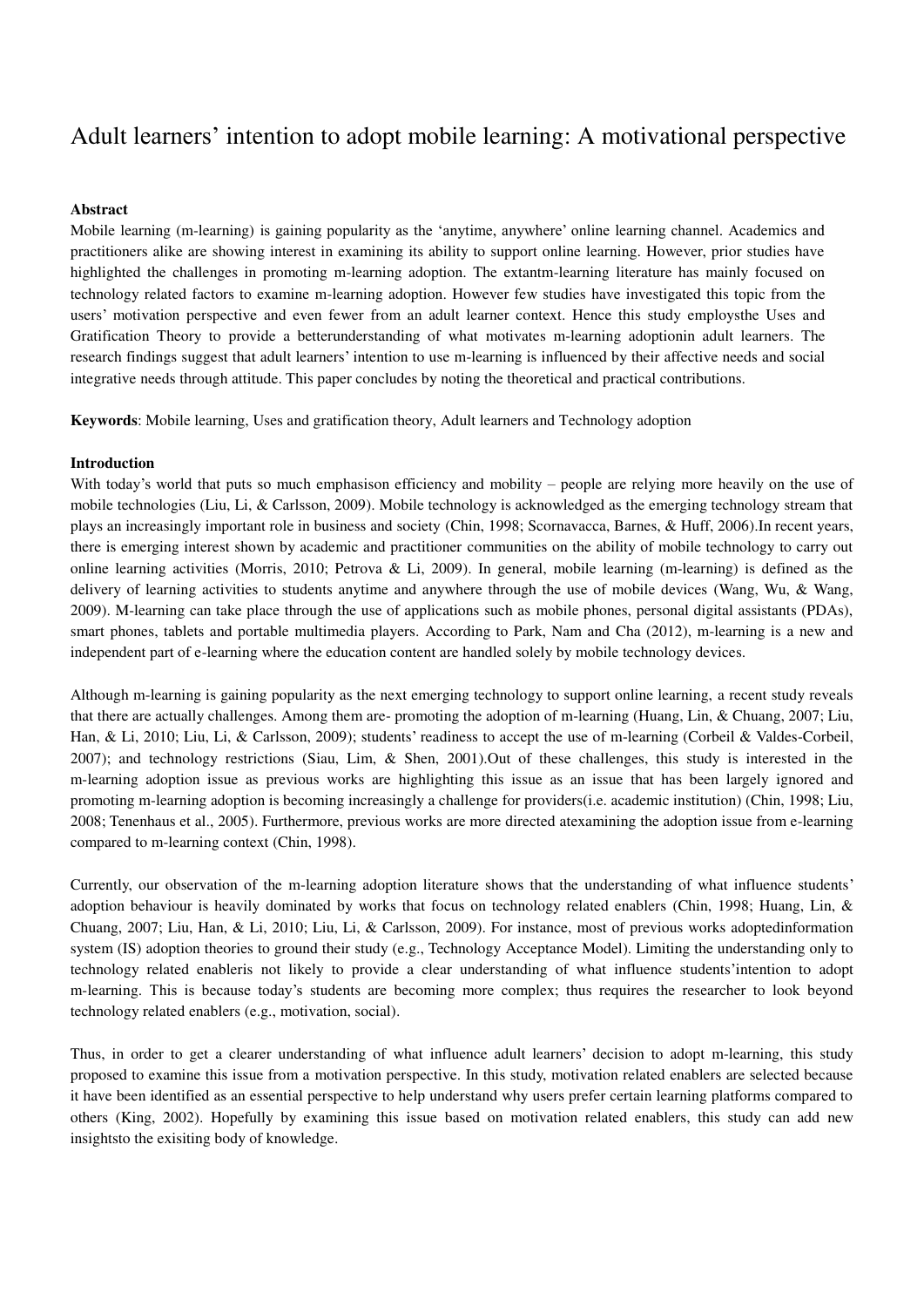Further, this study is also different from others as it focuses on the adoption of m-learning by adult learners.This study defines adult learnersas students who are over the age of traditional students (18 to 21 years old) (Kasworm 1990; Katz, Blustain, Duderstadt, Farrington, Goldstein, Graves, & Lozier, 1999).One of the reasons why adult learners is selected because they face difficulties with online learning as many institutions tailor their online programs to support the needs of traditional aged students (Morris, 2010). Based on the adult learners literature, this group of students have been identified to have a different set of needs compared to traditional students (Eastmond, 1998). Adult learners are also said to exhibit significant differences in their academic and live involvement compared to traditional students (Song  $\&$  Fox, 2005). Thus examining their needs of using m-learning is essential so that it can help institutions in promoting the use of mobile application as one of the medium to support their learning activities. In addition, it can also help institutions from wasting their money developing tool that will received strong rejection from students.

Finally, this study contributes to the m-learning adoption body of knowledge in two ways: 1) this study extends the current understanding of m-learning adoption by examining this issue from a motivational perspective; and 2) to the best of our knowledge, this can be considered as the first approach taken to examine m-learning adoption in theadult learner context. In order to do so, this studyemployedUses andGratification Theory (UGT)as the underlying theory as it has been widely used to examine user motivations to use an IS. This theory has also been used to examine students" motivation to use IS for learning purposes. For instance, UGT wasused to examine internet adoption for distance learning (Stafford, 2005); the use of computer mediated communication media for learning purposes among university students (Guo, Tan, & Cheung, 2010); and the use of virtual community as students" learning resources (Mondi, Woods, & Rafi, 2008).

This paper is organized as follow. The first (this) section outlines the research motivations. The second section discusses previous studies related to m-learning adoption. The third section outlineshow UGT dimensions can be used to explain adult learners' motivation to use m-learning. Based on the discussion in previous sections, a research model is then presented. The final section concludes by noting the research theoretical and practical contributions.

# **Literature Review**

# *M-Learning Adoption*

According to Park et al. (2012), the rapid advancement of information and communication technologies (ICT) is changing the landscape of how learning is delivered to students. Education providers are using ICT as alternative mediums to conventional face to face interaction between professor and students within a classroom setting. M-learning is said to widen the spectrum of education by offering learning activities beyond the four walls of a classroom. Through m-learning students can participate in learning activities – everywhere, anywhere (Tenenhaus et al., 2005).In recent years, there are growing numbers of studies on m-learning adoption. For instance, Park et al (2012) examined the factors that influence Korean university student intention of using m-learning. Their study revealed that Korean student intention to adopt m-learning is determined by their perceived usefulness, system accessibility, subjective norms and attitude to use m-learning. Ozdogan, Basoglu and Ercetin (2004) identified perceived usefulness as the strongest determinant for students intention to adopt m-learning. Liu et al. (2010), identified that China university students intention to adopt m-learning is influenced by personal innovativeness and long and short-term usefulness of the tool. Lawrence et al. (2002) outlined four factors that is considered important by Australian university students in order to adopt m-learning; technology availability; effort involved when using the tool; technology control and convenience; the input and output mechanism; and privacy and security issues.

Two major observations can be made from the literature: 1) prior research that examine m-learning tended to focus heavily on the use of technology related enablers to explain students' intention to adopt m-learning; and 2) majority of these works surveyed traditional age students, who are doing their first degree program. Hence, this study proposes to extend the existing body of knowledge by examining m-learning adoption from a motivational perspective (using uses and gratification theory) in the context of adult learners.

# *Adult Learners*

Based on the adult learning literature, adult learners can be characterized as self-directed, highly motivated and know what they want to achieve from their education program(Huang, 2002). These students are usually over the age of 21and usually working either full time or part-time (Katz et al., 1999). These students are motivated by career development, job security,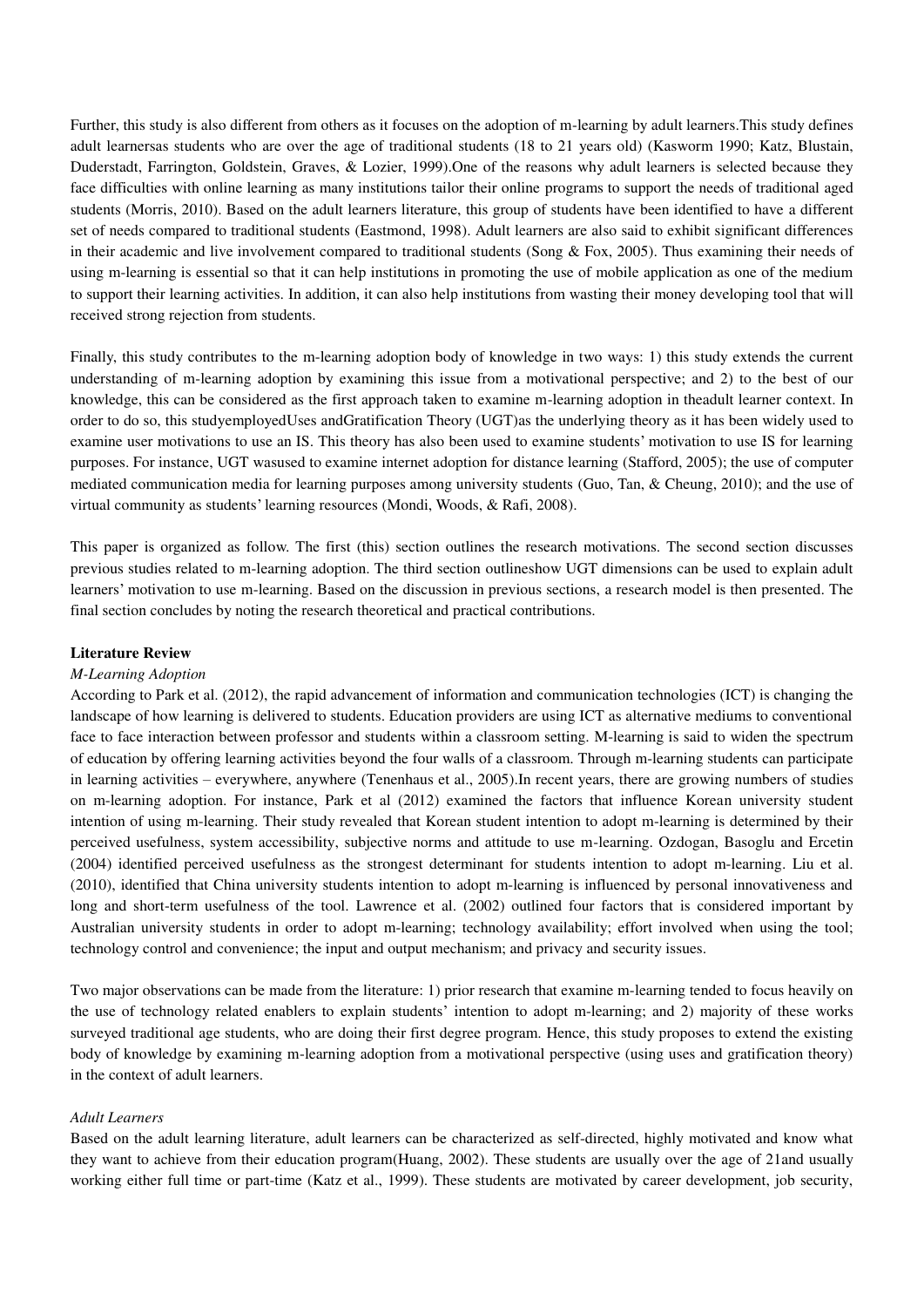upward mobility, re-careering and other professional and personal reasons(Eastmond, 1998). Adult learners are usually aided by their life experience; and that their reflections and actions are integral components of the adult learning process (Merriam & Caffarella, 1991).

According to Ruey (2010), for the online learning process to be successful, adult learner should be able to interact with the course materials; discuss and collaborate between instructor and other students; and integrate their past experience with the course content or assignment. Adult learners enjoy having discussions and relating course material to their lives, use their experiences as a learning resource, problem-centered, and prefer "immediacy of application" (Morris, 2010). In other words, to actively engage adult learners in online learning the program should be able to encourage them to discuss, argue, negotiate ideas, and to collaboratively solve problems (Ruey, 2010). This approach is said to be appropriate for adult learners because their learning context usually require them to integrate their rich life and employment experiences in learning. Thus to make adult online course a success, the tools used should be able to support these needs. Tools that offer these needs are said to have better likelihood to be used and adopted by adult learners (Eastmond, 1998; Huang, 2002).

# *Uses and Gratification Theory (UGT)*

UGT is a popular theory for studying individual motivation and behavior when using media in the communications domain (Lin, 1999; Stafford, Stafford, & Schkade, 2004). Based on this theoretical lens, students" motivation to use a media can be categorized into three main categories: 1) cognitive need, 2) social need, and 3) affective need. Empirical evidence shows that these attributes can generally be applied to any media usage – including media technologies used in online learning context (Guo, Tan, & Cheung, 2010; Guo, Zhang, & Stevens, 2009; Mondi, Woods, & Rafi, 2008). For instance, to fulfill cognitive needs, the tool (i.e., m-learning) should be able to motivate adult learners to seek information, knowledge that is related to the course. On the other hand, to fulfill social integrative need, the tool should be able to motivate adult learners to interact with other students in order to promote collaborative learning. While to fulfill affective need, the tool should be able to capture the feeling of personal fulfillment using the medium during the learning process. Due to the importance of collaboration among adult learners, sharing their personal fulfillment about how the medium is able to help them construct new knowledge can increase the likelihood of students adopting the medium (i.e. m-learning).

In addition, it is important to acknowledge that this theory (i.e., UGT) is not the only theory that can be adopted to examine adult learner"s motivation to use e-learning application. From the literature review, it shows that a number of researchers that focus on this topic used Keller"s motivation model (Motiwalla, 2007)as their underlying theory. In general, this theoretical model evaluates user's motivation from instructional and managerial perspectives. A comprehensive evaluation process is conducted based on student"s actual experience using the e-learning application. For instance, using this theoretical model a researcher can assess student"s major motivation (i.e., attention, relevance, confidence and satisfaction) using the e-learning application. However in the context of this study, the implementation of m-learning application is still at infancy level and most of faculty members used it (i.e., m-learning application) as a supporting teaching tool. Hence, adopting Keller"s motivation model might give different interpretation of user's motivation to adopt this application.

# **Research Model and Hypotheses**

Based on the proposed research model, adult learner"s intention to adopt m-learning is influenced positively by their attitude. Attitude on the other hand is influenced positively by cognitive, affective, and social needs.

Students' intention to adopt m-learning is positively influenced by their attitude. This positive relationship has been identified in previous works that examined online learning adoption (Huang, Lin, & Chuang, 2007; Liu, Han, & Li, 2010; Liu, Li, & Carlsson, 2009). In m-learning context, attitude has been identified as an important factor determining students" m-learning adoption intention (Chin, 1998). Hence based on the above discussions the following hypothesis is proposed:

Hypothesis 1: Adult learners" attitude has a positive influence on their intention to adopt m-learning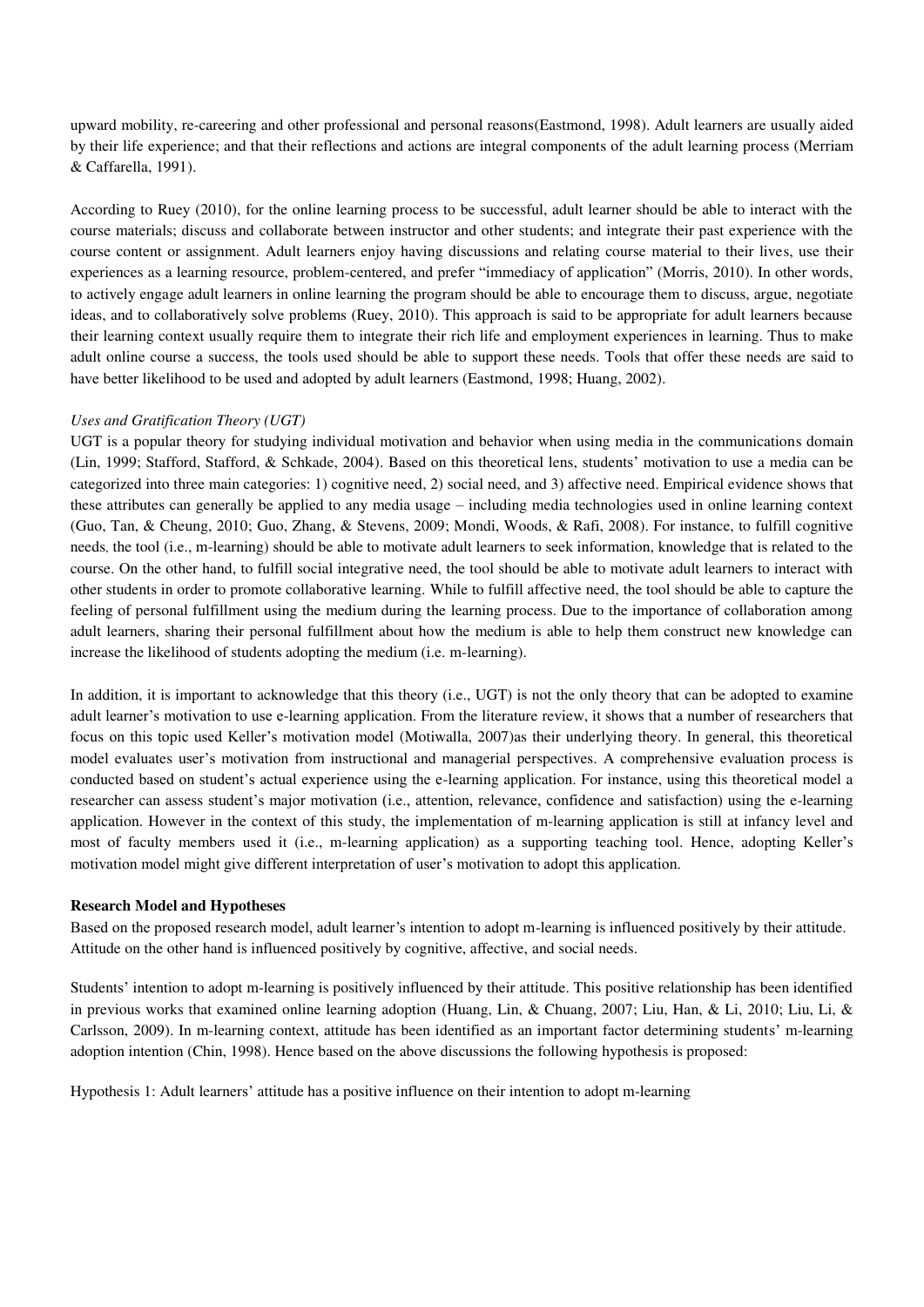Cognitive need refers to students" motivation to use a medium to seek for information in order to be critical and creative thinkers (Mondi, Woods, & Rafi, 2008). Students are more likely to have positive attitude towards adopting a medium if it (the medium) is able to provide them with a wide range of information and also ensured the quality and accuracy of the information. Hence based on above discussions the following hypothesis is proposed:

Hypothesis 2: Adult learners" cognitive need has a positive influence on attitude to adopt m-learning

Affective need refers to students" personal fulfillment of using the media towards knowledge construction during the learning process(Mondi, Woods, & Rafi, 2008). Students are more likely to have positive attitude towards adopting a medium if it is able to encourage learners to achieve personal fulfillment and pleasant experience when using the medium during learning activities. Hence based on the above discussions the following hypothesis is proposed

Hypothesis 3: Adult learners" affective need has a positive influence on attitude to adopt m-learning

Social need refers to students" motivation to use a medium that is able to assist them to interact and collaborate with other fellow students during the teaching and learning process. Students are more likely to have positive attitude towards adopting a medium, if it is able to assist them in making a consensual meaning and co-creation knowledge. A medium that is able to support across time and space communication is said to be able to fulfill student social needs (Guo, Tan, & Cheung, 2010). Hence based on the above discussions the following hypothesis is proposed

Hypothesis 4: Adult learners" social need has a positive influence on attitude to adopt m-learning

# **Methodology**

# *Data Collection*

The research instrument for this study was adopted from previous works (Mondi, Woods, & Rafi, 2008). The research instrument consisted of 22 items. This research measurement is adopted because it focused specifically towards understanding user's motivation to adopt e-learning as medium of learning. However, few modifications were made to the original items to ensure it fitted into the context of this study. As a result, twenty minor wording changes are made and no items were removed or added. Furthermore, all items are measured using seven-point Likert scales ranging from "strongly disagree" (1) to "strongly agree" (7).

The content validity of the instrument is established by consulting a group of experts (i.e. 1 IS professors, 2 Senior lecturer) in the field of IS and mobile learning. They were asked to comments on the research instrument. From the discussions, few minor wording changes were made and no items were removed or added. Meanwhile, a pilot survey was conducted to establish the reliability of the research instrument. The pilot survey follows the procedures of the real data collection phase. The pilot survey only involved 25 postgraduate students studying in one of the university in New Zealand. The measurement and structural model were analyzed (using SmartPLS); and from the analysis the research instruments indicated satisfactory reliability and validity of the measures.

This study used web survey as the main method to collect data. The web survey was open to respondents for almost 2 months. Adult students doing both undergraduate and postgraduate degree from a university in the United States were invited to participate in this web survey. In total, 255adult students participated in the web survey. Out of that only 191 responses were completed and can be used for data analysis.

Partial Least Square (PLS) is suitable when the research objectives focused on: i) identifying the best prediction of relationships between variables and; ii) to test/predict the theoretical model that has been suggested based on the literature and not to test which alternate model fits the data better (Sosik, Kahai, & Piovoso, 2009). Since the main objective of this study is to predict factors influencing adult learners" motivation to adopt m-learning, thus PLS was selected as the analysis technique. This study used Smart PLS 2.0 as the statistical software to analyze the measurement and structural model. This study follows the standard reporting technique as suggested by PLS scholars(Chin, 2010).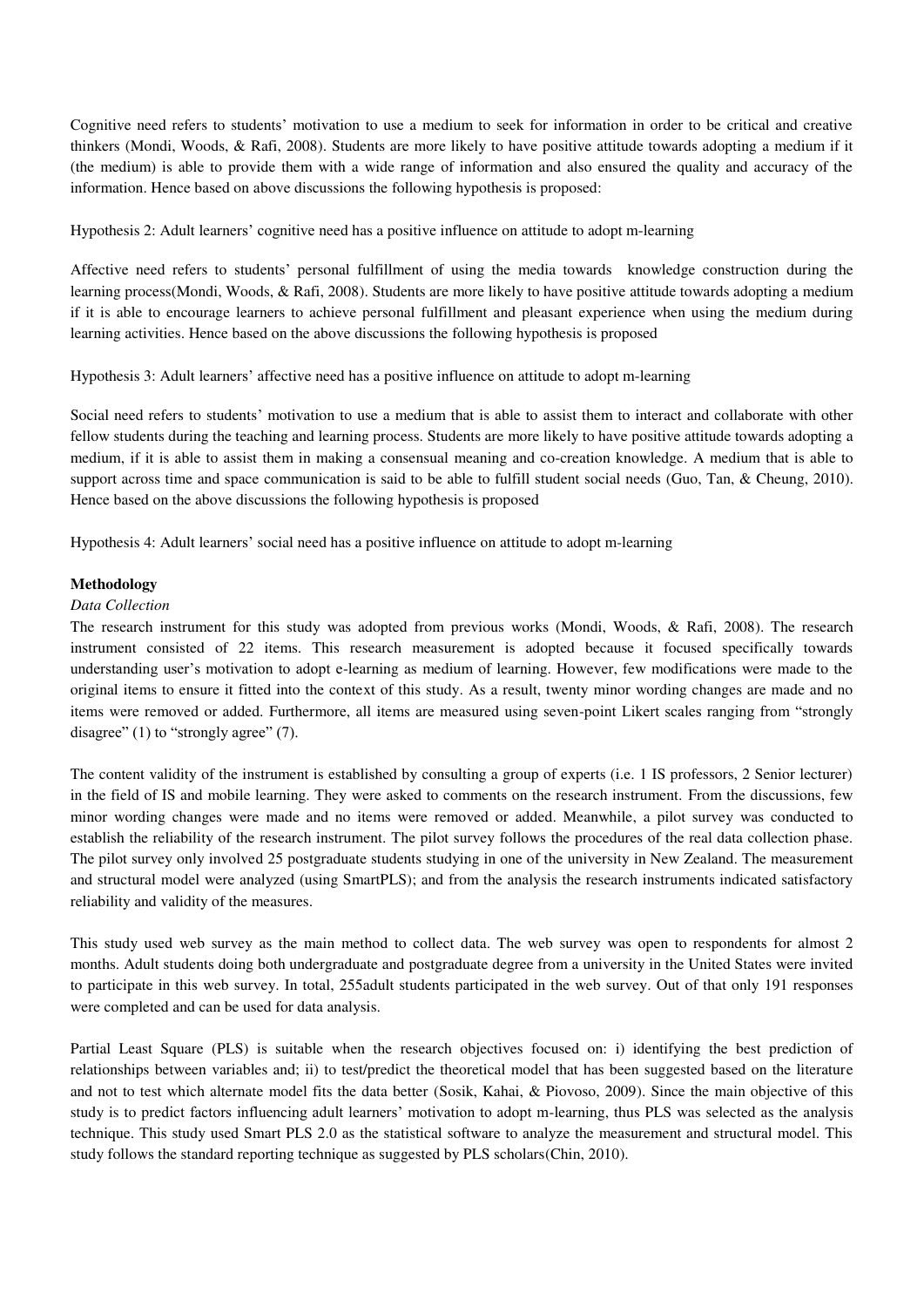# **Results**

#### *Demographic Information*

As for this study, majority of the respondents were female (65%). With 39.2% aged between 25 to 34 years old, 49.2% aged between 35 to 49 years old and 11.6% were aged between 50 to 64 years old. Further, 85.9% were adult postgraduate (PG) students while the remaining were adult undergraduate (UG) students.67.1% of the respondents were full time workers and 32.9% were part timers. All respondents have had experience using mobile learning devices for learning purposes.

Based on the demographic analysis, the respondents for this study is over represented by female compared to male. In order to ensure the reliability of this study, an additional analysis (i.e., ANOVA) is conducted to examine the mean differences between male and female in their decision to adopt m-learning. Our analysis shows that there is no significant differences between male and female. This result is not supprising as there are previous studies (Perse & Courtright, 1993; Tenenhaus et al., 2005)that shows similar results. One of the pausible explanation for this, is because gender will not influence user"s decision to adopt an IS when both male and female users are equally motivated to adopt the IS. Perhaps in the context of this study, both male and female students are motivated to use the m-learning applications for learning purposes.

#### *Measurement Model*

The quality of the measurement model was analyzed based on its convergent and discriminant validity. The convergent validity was evaluated based on Fornell and Larcker"s (1981) two criteria: (1) all the indicators must be significant (at least at 0.05 value) and their loading should exceed 0.7 and (2) average variance extracted (AVE) by each construct should exceed the variance due to measurement error for that construct (in other words, the AVE should exceed 0.50). Table 2 demonstrates that all item loadings exceed 0.7 on their respective construct and are all significant at the level of  $p < 0.001$ . Also the AVE values are above 0.50, ranging from 0.7416 to 0.8684. Hence both criteria for convergent validity are satisfied.

Meanwhile as for discriminant validity, it was evaluated using one of the most commonly used criteria in PLS: the square root value of the AVE for each construct should be greater than the inter correlations between constructs in the model (Chin, 1998).The square root value of AVE for each construct are bolded in Table 3. The analysis shows all AVE square root values are greater than the intercorrelation values between constructs. Hence the criterion for discriminant validity is satisfied.

#### *Structural Model*

Figure 1 shows the results of the structural model. The model explains a significant amount of variance in the dependent variable, intention to adopt m-learning ( $R^2$ =0.637) and attitude ( $R^2$ =0.418). Adult learners' m-learning adoption intention is strongly influenced by their attitude ( $\beta$ =0.798, p<0.001). Meanwhile adult learners' attitude is significantly influenced by social need ( $\beta$ =0.324, p<0.001), cognitive need ( $\beta$ =0.306, p<0.001) and affective need ( $\beta$ =0.136, p<0.05). All the proposed hypotheses received significant statistical support.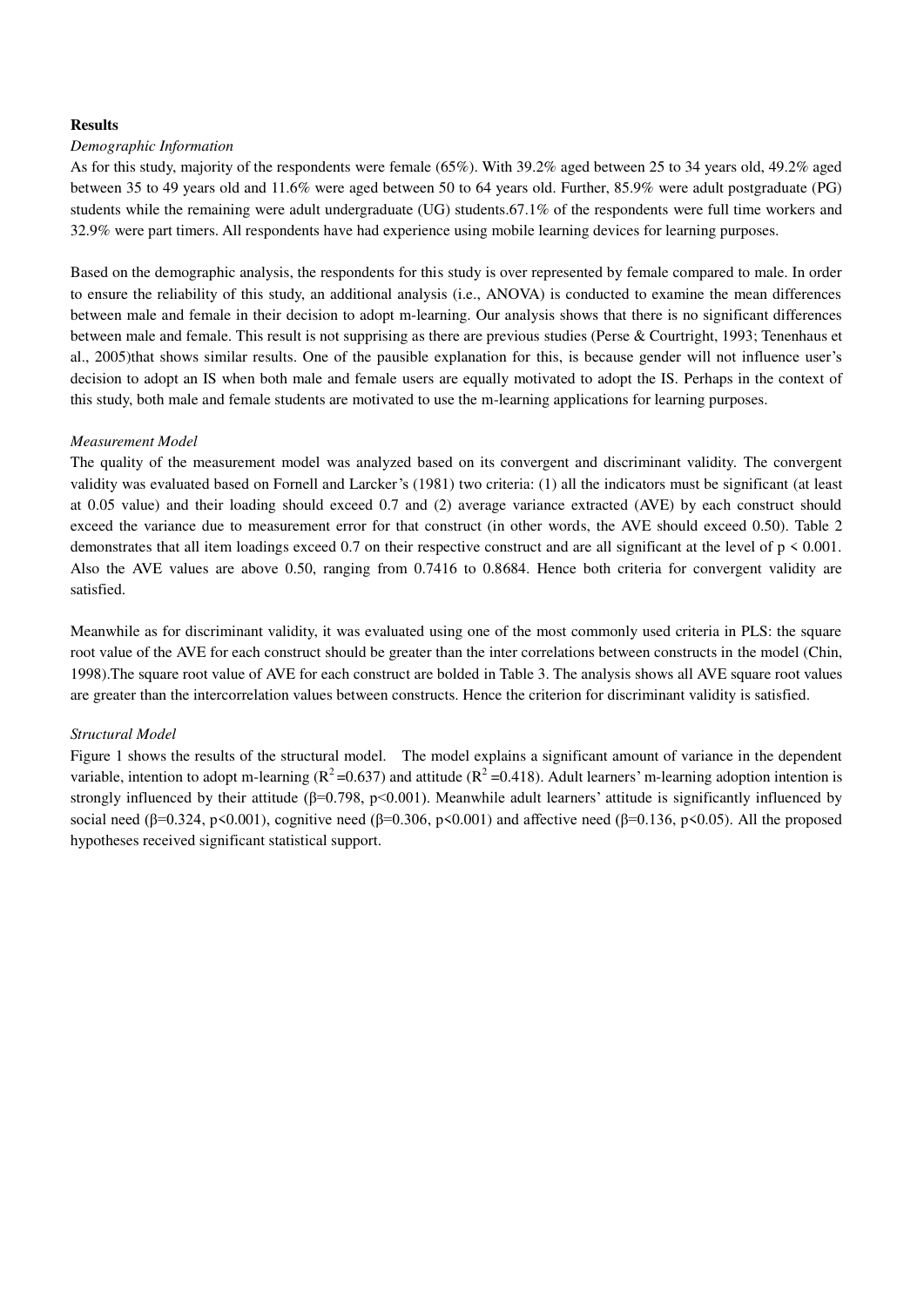| Construct    | <b>Items</b>     | <b>Questions</b>                                    | Loading | <b>T-Statictic</b> | CR     | <b>AVE</b> |
|--------------|------------------|-----------------------------------------------------|---------|--------------------|--------|------------|
| Cognitive    | CN1              | I use my mobile device to help me know many         | 0.870   | 31.621             | 0.9198 | 0.7416     |
| need         |                  | things                                              |         |                    |        |            |
|              | CN <sub>2</sub>  | I use internet on my mobile device to search for    | 0.895   | 29.688             |        |            |
|              |                  | new information                                     |         |                    |        |            |
|              | CN <sub>3</sub>  | I carry out internet search through my mobile       | 0.810   | 22.174             |        |            |
|              |                  | device to answer questions coming from class        |         |                    |        |            |
|              |                  | discussions                                         |         |                    |        |            |
|              | CN <sub>4</sub>  | I use internet on my mobile device to explore       | 0.868   | 36.122             |        |            |
|              |                  | topics of interest, beyond my normal school         |         |                    |        |            |
|              |                  | assignment                                          |         |                    |        |            |
| Affective    | AN1              | I like to talk to others about mobile technologies  | 0.946   | 108.727            | 0.9564 | 0.8459     |
| need         | AN2              | I like showing my friends how to use mobile         | 0.955   | 128.636            |        |            |
|              |                  | device in different ways                            |         |                    |        |            |
|              | AN3              | Mobile based courseware layout, animation and       | 0.863   | 29.304             |        |            |
|              |                  | illustrations are good to look at                   |         |                    |        |            |
|              | AN4              | I enjoy learning using a mobile device              | 0.912   | 50.447             |        |            |
| Social need  | SIN1             | Using e-mail on mobile device give me the           | 0.949   | 72.755             | 0.9643 | 0.8711     |
|              |                  | feedback I need from others                         |         |                    |        |            |
|              | SIN <sub>2</sub> | I use e-mail on mobile device to interact with my   | 0.944   | 63.009             |        |            |
|              |                  | friends                                             |         |                    |        |            |
|              | SIN3             | Mobile internet prepares me to join the extended    | 0.923   | 48.318             |        |            |
|              |                  | learning community outside the class                |         |                    |        |            |
|              | SIN4             | Using mobile device improves my ability to          | 0.916   | 41.463             |        |            |
|              |                  | communicate with other people                       |         |                    |        |            |
| Attitude to  | ATT1             | I like the idea of using mobile device for learning | 0.898   | 43.478             | 0.9519 | 0.8684     |
| adopt        | ATT <sub>2</sub> | Using mobile device for learning is a wise idea     | 0.897   | 41.586             |        |            |
| m-learning   | ATT3             | Using mobile device give me a pleasant              | 0.888   | 38.360             |        |            |
|              |                  | experience                                          |         |                    |        |            |
| Intention to | INT1             | I intend to use mobile device for learning in the   | 0.918   | 53.809             | 0.9519 | 0.8684     |
| adopt        |                  | future                                              |         |                    |        |            |
| m-learning   | INT <sub>2</sub> | I will use the mobile device for learning in the    | 0.940   | 70.650             |        |            |
|              |                  | future                                              |         |                    |        |            |
|              | INT3             | I will regularly use mobile device for learning in  | 0.937   | 83.717             |        |            |
|              |                  | the future.                                         |         |                    |        |            |

# Table 2: Items loading, CR and AVE values

Table 3: Intercorrelation Matrix and AVE Square Root values

|            | <b>CN</b> | AN     | <b>SN</b> | ATT    | <b>INT</b> |
|------------|-----------|--------|-----------|--------|------------|
| CN         | 0.8611    |        |           |        |            |
| AN         | 0.5912    | 0.9197 |           |        |            |
| <b>SN</b>  | 0.5523    | 0.4663 | 0.9333    |        |            |
| <b>ATT</b> | 0.5659    | 0.4684 | 0.5568    | 0.9319 |            |
| <b>INT</b> | 0.5267    | 0.4963 | 0.5422    | 0.7979 | 0.9319     |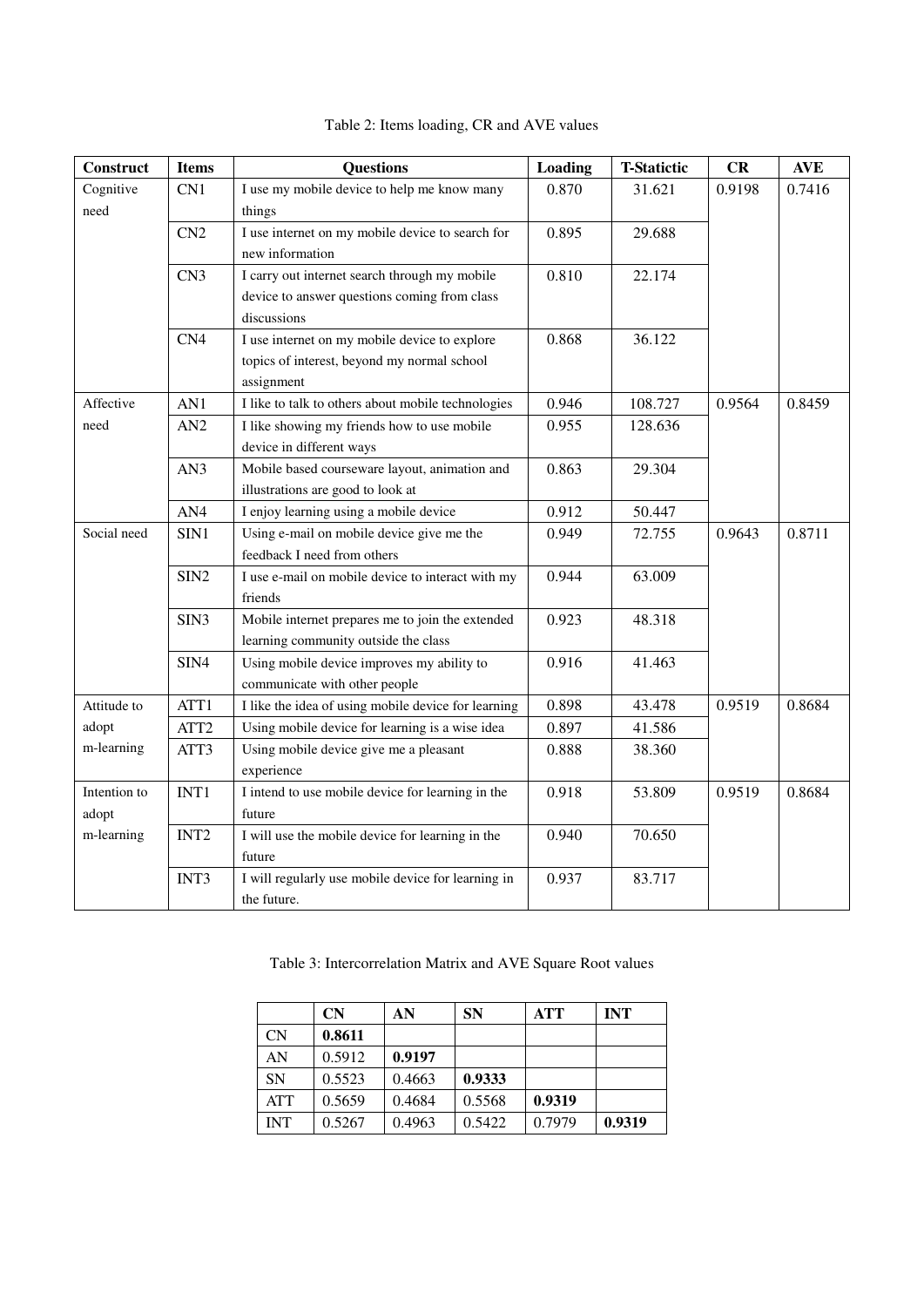

Figure1: Result of Structural Model

# **Discussions and Conclusions**

This study was conducted to examine the influence of motivational determinants on adult learners" intention to adopt m-learning. Based on the literature review, this study posited that adult learners" intention to adopt m-learning is influenced by cognitive, affective, and social needs through attitude.

Based on the results, this study demonstrated that adult learners have a strong preference to adopt m-learning for learning purposes. The ability of the technology to support adult learners who are always travelling and engaged with work and family contributed to their strong intention to adopt m-learning (Huang, Lin, & Chuang, 2007). Thus to drive adult learners' motivation to adopt m-learning, attention should be given towards the three instrumental motivation dimensions proposed in UGT namely: social, affective and cognitive needs. From the findings, adult learners are most likely to adopt m-learning if the medium is able to support their interaction needs. Being a student and also working at the same time required them to expand connectivity which allows them to connect and collaborate with other students (Guo, Tan, & Cheung, 2010). Besides that, adult learner"s decision to adopt m-learning is also strongly influenced by the ability of the medium to allow them achieved personal fulfilment and pleasant experience when using the medium. Technology used to support learning should not be too complicated and able to allow them to have positive personal fulfillment towards knowledge construction during the learning process (Mondi, Woods,  $\&$  Rafi, 2008). Also, the m-learning medium should be able to provide assistant to adult learners in seeking accurate and quality information. Above all, the results of this study are in line with previous studies (Guo, Tan, & Cheung, 2010; Huang, Lin, & Chuang, 2007; Mondi, Woods, & Rafi, 2008; Stafford, Stafford, & Schkade, 2004).

Theoretically, the main contribution of this paper is to extend the understanding of what motivate adult learners to adopt m-learning. This is an early attempt at examining adult learners"" m-learning adoption intention. Also, the findings of this study are able to provide researchers and practitioners with new insights of what influence adult learners" attitude to adopt m-learning.

In practical terms, this study can help practitioners motivate adult learners to adopt m-learning. From the results, adult learners' attitude to adopt m-learning can be increased by i) integrating the m-learning platform with other means of collaborative applications (i.e., Wiki, Facebook, Twitter) that allow them to work in group. Based on the survey, adult learners are using e-mail as one of the important medium to communicate and work collaboratively; ii) the m-learning platform should allow adult learners to personalize and customize the platform so that it can support different learning styles and preferences; and iii) providing adequate learning resources that is supported by the m-learning platform. This is because the finding suggests that adult learners are using mobile technology to acquire information related to the course.

Finally, the results of this study must be interpreted with some caution. The limitations are: 1) the results are not generalizeable as this study only collected data from one higher education institute; and 2) the students involved in this study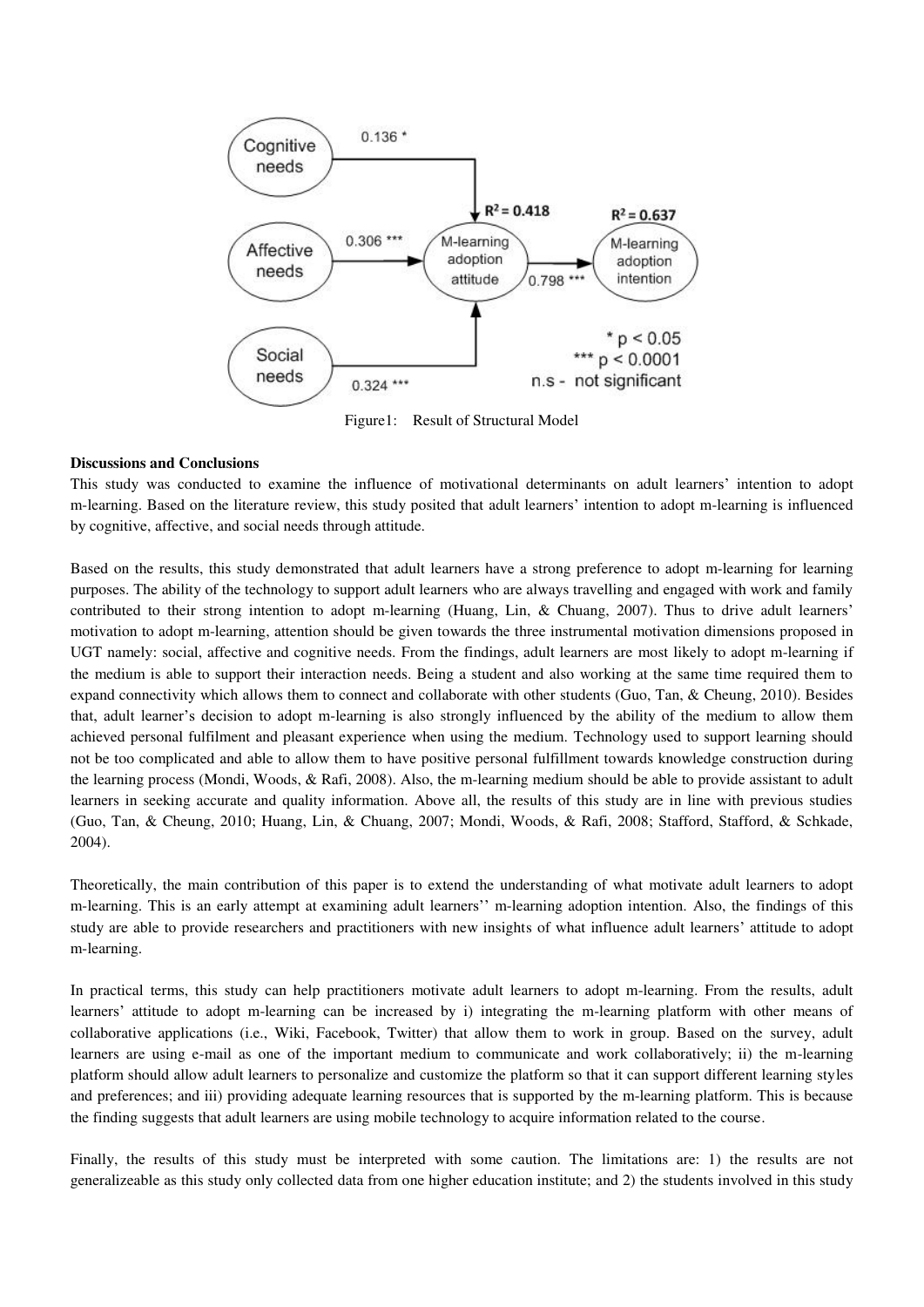are from a developed country and as such are more exposed to mobile technology advancements. Perhaps the results might not be the same if this study is replicated other countries (i.e., developing countries). In addition, a comparative analysis should also be conducted to see the differences in motivation between normal cohort students and adult learners. It might be helpful for future research to examine the differences in motivation needs between these two cohorts of student (traditional vs. adult learners). Examining these differences is worthwhile as it can give better understanding on how these two cohorts are different when it comes to m-learning adoption decision.

As a conclusion, m-learning can be seen as among the suitable mediums to widen the spectrum of learning. The need to understand how to promote this technology in order to support adult learning is essential. Perhaps as future research, researchers are encouraged to include social related enablers (inter personal communicative skills, interdependence of task (Ryu & Parsons, 2009) in their predictive model so that a more holistic understanding of what influence adult learners intention to adopt m-learning can be form.

#### **References**

Bryant, J. (2002). Entertainment as Media Effect. In *Media Effects: Advances in theory and Research* (pp. 525-544). Hillsdale, NJ: Lawrance Erlbaum.

- Chin, W. W. (1998). The partial least squares approach to structural equation modelling. In G. A. Marcoulides (Ed.), *Modern Methods for Business Research*. Mahwah: Lawrence Erlbaum Associates.
- Chin, W. W. (2010). How to write up and report PLS analyses. In V. E. Vinzi, W. W. Chin, J. Henseler, & H. Wang (Eds.), *Handbook of Partial Least Squares* (pp. 655-690). New York Springer

Corbeil, J. R., & Valdes-Corbeil, M. E. (2007). Are you ready for mobile learning? *Educause Quarterly, 30*(2), 51-58.

Eastmond, D. V. (1998). Adults learners and internet-based distance education. *New Direction for Adult and Continuing Education, 78*, 33-41.

Fornell, C., & Larcker, D. F. (1981). Evaluating structural equation models with unobservable and measuremenr error *Journal of Marketing Research, 34*(2), 161-188.

- Guo, Z., Tan, F. B., & Cheung, K. (2010). Student's uses and gratifications for using computer mediated communication media in learning contexts. Communications of Association *for Information Systems, 27*(1), 339-378.
- Guo, Z., Zhang, Y., & Stevens, K. J. (2009). A 'uses and gratifications' approach to understanding the role of wiki technology in enhancing teaching and learning outcomes Symposium conducted at the meeting of the ECIS 2009 Retrieved fro[m http://aisel.aisnet.org/ecis2009/77](http://aisel.aisnet.org/ecis2009/77)

Huang, H.-M. (2002). Towards constructivism for adult learners in online learning environments. *British Journal of Educational Technology, 33*(1), 27-37.

- Huang, J.-H., Lin, Y.-R., & Chuang, S.-T. (2007). Eluciding user behavior of mobile learning: A perspective of the extended technology acceptance model. *User Behavior of Mobile Learning, 25*(5), 585-598.
- Katz, R., Blustain, H., Duderstadt, J., Farrington, G., Goldstein, E., Graves, W., & Lozier, G. (1999). *Dancing with the devil: Information technology and the new competition in higher education*. San Francisco: Jossey-Bass.

King, K. P. (2002). Testing the waters for distance education in adult education programs. *PAACE Journal of Lifelong Learning, 11*, 11-24.

Lin, C. A. (1999). Online service adoption likelihood. *Journal of Advertising Research*, 79-89.

Liu, Y. (2008). An adoption model for mobile learning Symposium conducted at the meeting of the IADIS International Conference e-Commerce, Amsterdam, Holland.

Liu, Y., Han, S., & Li, H. (2010). Understanding the factors driving m-learning adoption: a literature review. *Campus-Wide Information Systems, 27*(4), 210-226.

Liu, Y., Li, H., & Carlsson, C. (2009). Exploring the factors driving M-learning adoption*AIS.* Symposium conducted at the meeting of the AMCIS 2009, San Francisco. Retrieved fro[m http://aisel.aisnet.org/amcis2009/178](http://aisel.aisnet.org/amcis2009/178)

Merriam, S. B., & Caffarella, R. S. (1991). *Learning in Adulthood: A comprehensive Guide*. San Francisco: Jossey-Bass.

- Mondi, M., Woods, P., & Rafi, A. (2008). A uses and gratification expectancy model to predict students perceived learning experience *Educational Technology & Society, 11*(2), 241-261.
- Morris, T. A. (2010). Anytime/Anywhere online learning: Does it remove barriers for adult learners? In T. Kidd (Ed.), *Online education and adult learning: New frontiers for teaching practices*. New York: information Science Reference.
- Motiwalla, L. F. (2007). Mobile learning: a framework and evaluation. *Computers & Education, 49*, 581-596.
- Munro, R. A., & Rice-Munro, E. J. (2004). Learning Style, teaching Approaches, and Technology. *The Journal for Quality and Participations, 27*(1), 26-33.
- Perse, E. M., & Courtright, J. A. (1993). Normative images of communication media mass and interpersonal channels in the new media environment. *Human Communication Research, 19*(4), 485-503.

Petrova, K., & Li, C. (2009. *Focus and setting in mobile learning research: A review of the literature*. presented at the meeting of the IBIMA 2009, Kuala Lumpur.

- Ruey, S. (2010). A case study of constructivist instructional strategies for adult online learning. *British Journal of Educational Technology, 41*(5), 706-720.
- Ryu, H., & Parsons, D. (2009). Designing learning activities with mobile technologies. In H. Ryu & D. Parsons (Eds.), *Innovative mobile learning: Techniques and technologies* (pp. 1-20). USA: IGI global.
- Scornavacca, E., Barnes, S. J., & Huff, S. L. (2006). Mobile Business Research Published in 2000-2004: Emergence, Current Status, and Future Opportunities. *Communications of Association for Information Systems, 17*(1).

Siau, K., Lim, E.-P., & Shen, Z. (2001). Mobile commerce: promise challenges, and research agenda. *Journal of Database Management, 12*(3), 4-13.

- Song, Y., & Fox, R. (2005. *Integrating m-technology into web-base ESL vocabulary learning for working adult learners*. presented at the meeting of the The 3rd IEEE International Workshop on Wireless and Mobile Technologies in Education, Japan. Retrieved from<http://hdl.handle.net/10722/47024>
- Sosik, J. J., Kahai, S. S., & Piovoso, M. J. (2009). Silver bullet or voodoo statistic? A premier for using the Partial Least Squares data analytic techniques in group and organization